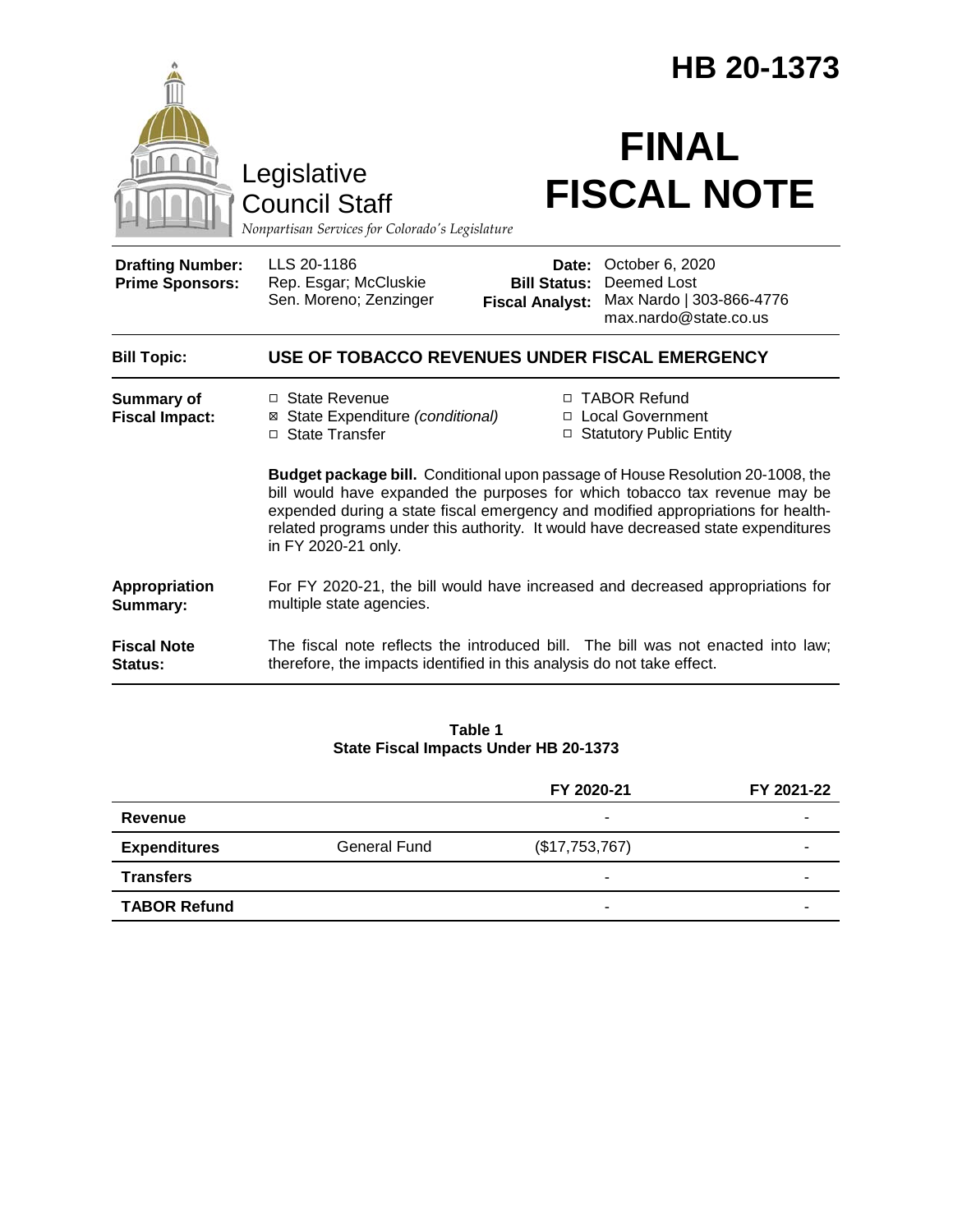October 6, 2020

# **Summary of Legislation**

Conditional upon passage of House Resolution 20-1008, the bill expands the purposes for which Amendment 35 tobacco tax revenue in the Tobacco Education Programs Fund and the Prevention, Early Detection, and Treatment Fund can be used. Under this authority, the bill modifies appropriations in the FY 2020-21 Long Bill as follows:

- reduces the Medicaid appropriation from the General Fund by \$17.8 million;
- increases the Medicaid appropriation from tobacco tax cash funds by that same amount; and
- decreases tobacco tax cash fund appropriations in the Department of Public Health and Environment by the same amount.

Also conditional upon passage of HR20-1008, for FY 2020-21 only, the bill authorizes grantees of certain programs funded through tobacco tax revenue to use the grant money to investigate and control the spread of COVID-19. The funds made available for this purpose are:

- the Tobacco Education Programs Fund;
- the Prevention, Early Detection, and Treatment Fund; and
- the Health Disparities Grant Program Fund.

## **Background**

House Resolution 20-1008 declares Colorado to be in a state of fiscal emergency for FY 2020-21. Pursuant to the Colorado Constitution, upon declaration of a fiscal emergency, the General Assembly may use revenue generated by Amendment 35 tobacco taxes for any health-related purpose and to serve populations enrolled in Medicaid and the Children's Basic Health Plan at the programs' levels of enrollment as of January 1, 2005.

# **State Expenditures**

For FY 2020-21, the bill reduces state General Fund expenditures by \$17.8 million. Various cash fund expenditures in the Department of Public Health and Environment are decreased, and cash fund spending is shifted to Medicaid, resulting in a net-zero cash fund impact statewide. These impacts are shown on Table 2 below.

|                                                                  | FY 2020-21     | FY 2021-22 |
|------------------------------------------------------------------|----------------|------------|
| Department of Public Health and Environment                      |                |            |
| Tobacco Education, Prevention, and Cessation Grants              | (\$10,340,160) |            |
| <b>Tobacco Education Programs Fund Subtotal</b>                  | (\$10,340,160) |            |
| Transfer to Health Disparities Grant Program Fund                | (\$1,651,369)  |            |
| <b>Breast and Cervical Cancer Screening</b>                      | (\$1,364,901)  |            |
| Cancer, Cardiovascular Disease, Chronic Pulmonary Disease Grants | (\$4,397,337)  |            |
| Prevention, Early Detection, and Treatment Fund Subtotal         | (\$7,413,607)  |            |
| <b>CDPHE Subtotal</b>                                            | (\$17,753,767) | \$0        |

#### **Table 2 Expenditures Under HB 20-1373**